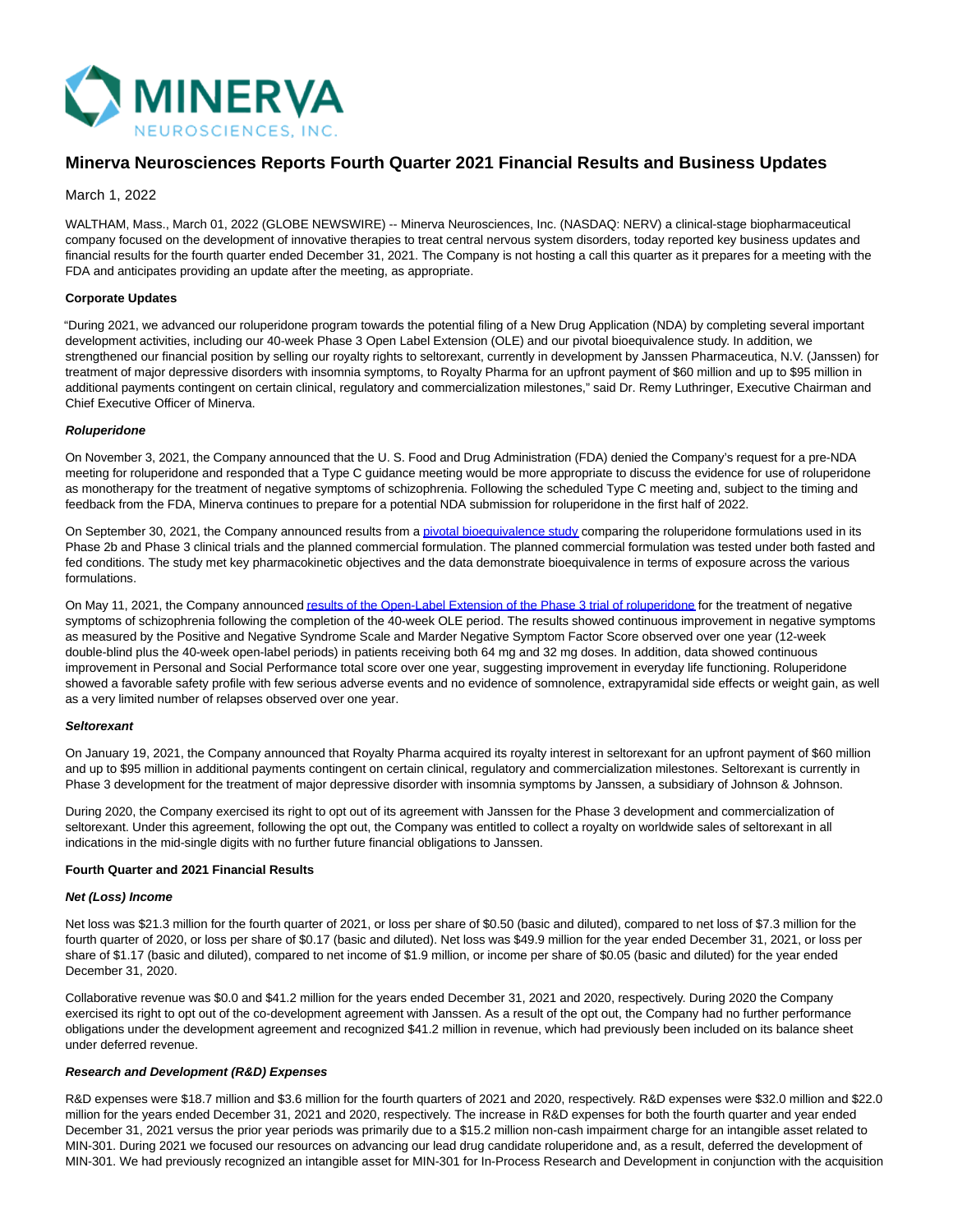of MIN-301 in 2014. The increase in R&D expense for the year ended December 31, 2021 was also partially offset by lower non-cash stock compensation expense and a decrease in clinical costs due to the completion of the roluperidone OLE in May 2021. Non-cash stock compensation expense included in R&D expense was \$2.4 million and \$3.0 million for the years ended December 31, 2021 and 2020, respectively.

#### **General and Administrative (G&A) Expenses**

G&A expenses were \$2.6 million and \$3.7 million for the fourth quarters of 2021 and 2020, respectively. G&A expenses were \$13.3 million and \$17.3 million for the years ended December 31, 2021 and 2020, respectively. The decrease in G&A expenses for both the fourth quarter and year ended December 31, 2021 versus the prior year periods was primarily due to lower staffing related costs and non-cash stock compensation expense, partially offset by higher insurance and legal costs. Non-cash stock compensation expense included in G&A expenses was \$2.8 million and \$6.7 million for the years ended December 31, 2021 and 2020, respectively.

#### **Liquidity**

Cash, cash equivalents and restricted cash as of December 31, 2021 were approximately \$60.9 million, as compared to \$25.5 million at December 31, 2020. In January 2021 the Company received a \$60 million cash payment from Royalty Pharma, in connection with Royalty Pharma's acquisition of the Company's royalty interest in seltorexant.

#### **Non-GAAP Operating Loss**

Excluding non-cash revenue and expenses, net loss for the three months ended December 31, 2021 and 2020 was \$5.0 million and \$5.3 million, respectively, or a basic and diluted loss per share of \$0.12 and \$0.12, respectively. Net loss for the twelve months ended December 31, 2021 and 2020 was \$25.0 million and \$29.6 million, respectively. For the twelve months ended December 31, 2021 and 2020, basic non-GAAP loss per share was \$0.59 and \$0.73 respectively, diluted non-GAAP loss per share was \$0.59 and \$0.72, respectively. The decrease in non-GAAP net loss for both the three and twelve-month periods ended December 31, 2021 versus the prior year periods was due primarily to lower clinical trial expenses as well as lower staffing related expenses, partially offset by higher legal and insurance costs. Non-GAAP results are summarized below, in the table included after the financial statements.

#### **About Minerva Neurosciences**

Minerva Neurosciences, Inc. (Nasdaq: NERV) is a clinical-stage biopharmaceutical company focused on developing product candidates to treat central nervous system (CNS) diseases. Our goal is to transform the lives of patients with improved therapeutic options. Minerva's portfolio of compounds includes roluperidone (MIN-101), in clinical development for negative symptoms of schizophrenia, and MIN-301, for Parkinson's disease. For more information, please visit our [website.](https://www.globenewswire.com/Tracker?data=WX5qKMOJyP8SSfxNyWbUXX4UJ0WmOx5VUtovMUy8e3UrqQdmv8K7Oe08Sc0-bLxWlzeiQDGboiMxsuiQsmNEOkuXaxmWWnrNLX3xmOMjHuY=)

#### **Forward-Looking Safe Harbor Statement**

This press release contains forward-looking statements which are subject to the safe harbor provisions of the Private Securities Litigation Reform Act of 1995, as amended. Forward-looking statements are statements that are not historical facts, reflect management's expectations as of the date of this press release, and involve certain risks and uncertainties. Forward-looking statements include, but are not limited to, statements herein with respect to the timing and scope of clinical trials and regulatory review and results and outcomes of such clinical trials and regulatory review with roluperidone (MIN-101); the clinical and therapeutic potential of this compound; the likelihood of successful clinical trials, regulatory review, future sales and a royalty stream from seltorexant; the timing and outcomes of future interactions with U.S. and foreign regulatory bodies; our ability to successfully develop and commercialize our therapeutic products; the sufficiency of our current cash position to fund our operations; and management's ability to successfully achieve its goals. These forward-looking statements are based on our current expectations and may differ materially from actual results due to a variety of factors including, without limitation, whether roluperidone will advance further in the clinical trials process and whether and when, if at all, it will receive final approval from the U.S. Food and Drug Administration or equivalent foreign regulatory agencies and for which indications; whether any of our therapeutic products or seltorexant will be successfully marketed if approved; whether any of our therapeutic product discovery and development efforts will be successful; management's ability to successfully achieve its goals; our ability to raise additional capital to fund our operations on terms acceptable to us; and general economic conditions. These and other potential risks and uncertainties that could cause actual results to differ from the results predicted are more fully detailed under the caption "Risk Factors" in our filings with the Securities and Exchange Commission, including our Annual Report on Form 10-K for the year ended December 31, 2021, filed with the Securities and Exchange Commission on March 1, 2022. Copies of reports filed with the SEC are posted on our website at [www.minervaneurosciences.com.](https://www.globenewswire.com/Tracker?data=8lqH-uWomR6h-ewqJUuzySK3VepQAIGU8ljBBISCWB-GGp8UWM7ftK0gygK0lkq7Lf80aSYtviXELap_JAZet7319YEeoFLglRXcWgCCY5icxRy7gxpZkT-qk5no6VTL) The forward-looking statements in this press release are based on information available to us as of the date hereof, and we disclaim any obligation to update any forward-looking statements, except as required by law.

#### **Contact**:

**Investor inquiries:** Frederick Ahlholm Chief Financial Officer Minerva Neurosciences, Inc. [info@minervaneurosciences.com](https://www.globenewswire.com/Tracker?data=EUjwEPQe9gElcuxv8_uYBDRPbZF-zCsfAlWlG33_iMt-xP_oilIsqajzeZsahzkwKEB_TyE_dYHVp7sew_myfl8xTmdLImRauNyVPCs-S8yiN-caZlPiC5Tj1e56-4ac)

**Media inquiries:** Helen Shik **Principal** Shik Communications LLC [helen@shikcommunications.com](https://www.globenewswire.com/Tracker?data=yhcwqPE_tN8EOVOb2ihvygCCTbOEdL33ns42-YCi1gdchpCqzTu_wjKu_thWdnZUjTxUrTQUyVIN1uT627PZKwPoC6erJfbQZqJrAEo1jsXwAMrxeJ4mi_fJX1HU0See)

**CONDENSED CONSOLIDATED BALANCE SHEET DATA (Unaudited)**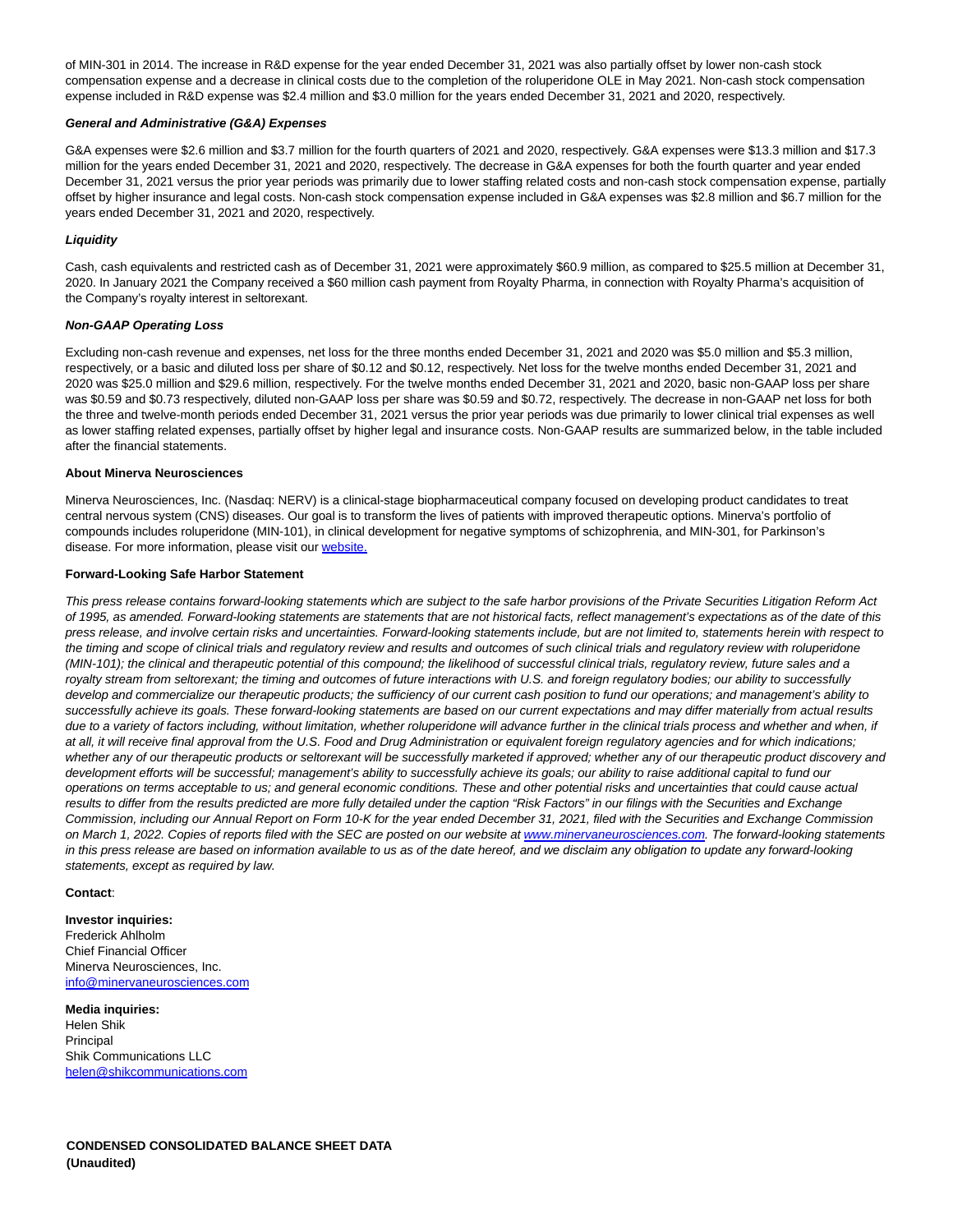|                                                   |    | December 31,<br>2021 | December 31,<br>2020 |            |  |
|---------------------------------------------------|----|----------------------|----------------------|------------|--|
|                                                   |    | (in thousands)       |                      |            |  |
| <b>ASSETS</b>                                     |    |                      |                      |            |  |
| <b>Current Assets:</b>                            |    |                      |                      |            |  |
| Cash and cash equivalents                         | \$ | 60,755               | \$                   | 25,357     |  |
| Restricted cash                                   |    | 100                  |                      | 100        |  |
| Prepaid expenses and other current assets         |    | 1,346                |                      | 1,983      |  |
| Total current assets                              |    | 62,201               |                      | 27,440     |  |
| Capitalized software, net                         |    | 52                   |                      |            |  |
| Other noncurrent assets                           |    |                      |                      | 15         |  |
| Operating lease right-of-use assets               |    |                      |                      | 102        |  |
| In-process research and development               |    |                      |                      | 15,200     |  |
| Goodwill                                          |    | 14,869               |                      | 14,869     |  |
| <b>Total Assets</b>                               | S  | 77,122               | \$                   | 57,626     |  |
| <b>LIABILITIES AND STOCKHOLDERS' EQUITY</b>       |    |                      |                      |            |  |
| <b>Current Liabilities:</b>                       |    |                      |                      |            |  |
| Accounts payable                                  | \$ | 1,853                | \$                   | 996        |  |
| Accrued expenses and other current liabilities    |    | 966                  |                      | 2,053      |  |
| Operating leases                                  |    |                      |                      | 111        |  |
| <b>Total current liabilities</b>                  |    | 2,819                |                      | 3,160      |  |
| Long-Term Liabilities:                            |    |                      |                      |            |  |
| Deferred taxes                                    |    |                      |                      | 1,803      |  |
| Liability related to the sale of future royalties |    | 66,327               |                      |            |  |
| <b>Total liabilities</b>                          |    | 69,146               |                      | 4,963      |  |
| Stockholders' Equity:                             |    |                      |                      |            |  |
| Common stock                                      |    | 4                    |                      | 4          |  |
| Additional paid-in capital                        |    | 342,673              |                      | 337,454    |  |
| Accumulated deficit                               |    | (334, 701)           |                      | (284, 795) |  |
| Total stockholders' equity                        |    | 7,976                |                      | 52,663     |  |
| Total Liabilities and Stockholders' Equity        | \$ | 77,122               | \$                   | 57,626     |  |

# **CONDENSED CONSOLIDATED STATEMENTS OF OPERATIONS**

**(Unaudited)**

|                                                  | Three Months Ended December 31,<br>(in thousands, except per share<br>amounts) |           |    | <b>Twelve Months Ended December 31</b><br>(in thousands, except per share<br>amounts) |    |           |    |        |
|--------------------------------------------------|--------------------------------------------------------------------------------|-----------|----|---------------------------------------------------------------------------------------|----|-----------|----|--------|
|                                                  |                                                                                | 2021      |    | 2020                                                                                  |    | 2021      |    | 2020   |
| Collaborative revenue                            | \$                                                                             |           | S  |                                                                                       | \$ |           | \$ | 41,176 |
| Operating expenses:                              |                                                                                |           |    |                                                                                       |    |           |    |        |
| Research and development                         |                                                                                | 18,746    |    | 3,551                                                                                 |    | 32,039    |    | 22,040 |
| General and administrative                       |                                                                                | 2,631     |    | 3,748                                                                                 |    | 13,327    |    | 17,289 |
| Total operating expenses                         |                                                                                | 21,377    |    | 7,299                                                                                 |    | 45,366    |    | 39,329 |
| (Loss) gain from operations                      |                                                                                | (21, 377) |    | (7,299)                                                                               |    | (45, 366) |    | 1,847  |
| Foreign exchange losses                          |                                                                                | (4)       |    | (27)                                                                                  |    | (33)      |    | (67)   |
| Investment income                                |                                                                                | 4         |    |                                                                                       |    | 17        |    | 161    |
| Non-cash interest expense for the sale of future |                                                                                |           |    |                                                                                       |    |           |    |        |
| royalties                                        |                                                                                | (1,733)   |    |                                                                                       |    | (6,327)   |    |        |
| (Loss) income before income taxes                |                                                                                | (23, 110) |    | (7, 325)                                                                              |    | (51, 709) |    | 1,941  |
| Benefit for income taxes                         |                                                                                | 1,803     |    |                                                                                       |    | 1,803     |    |        |
| Net (loss) income                                |                                                                                | (21, 307) |    | (7, 325)                                                                              |    | (49,906)  |    | 1,941  |
| Net (loss) income per share, basic               |                                                                                | (0.50)    |    | (0.17)                                                                                |    | (1.17)    |    | 0.05   |
| Weighted average shares outstanding, basic       |                                                                                | 42,722    |    | 42,684                                                                                |    | 42,722    |    | 40,824 |
| Net (loss) income per share, diluted             | \$                                                                             | (0.50)    | \$ | (0.17)                                                                                | \$ | (1.17)    | \$ | 0.05   |